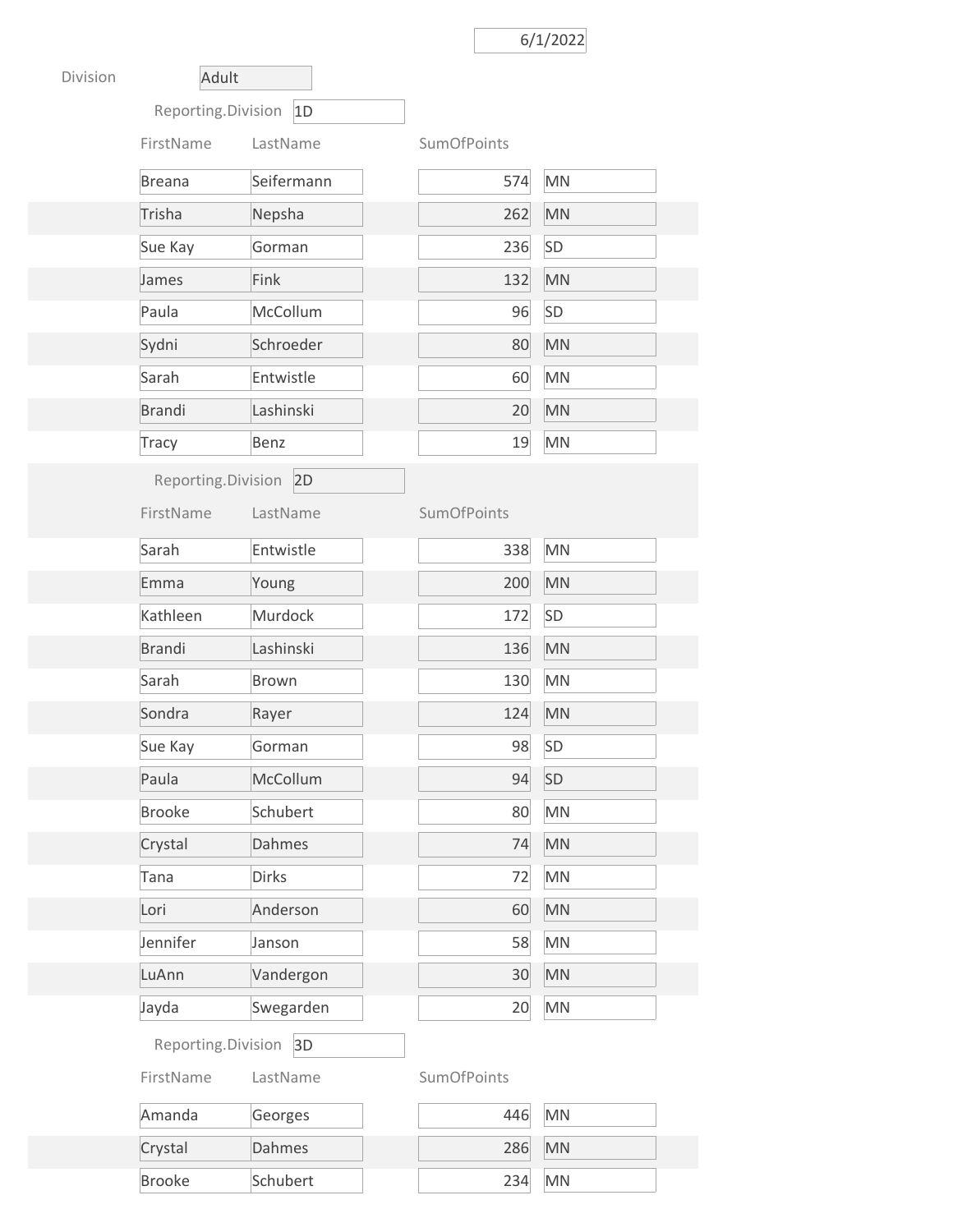|          |                    |               |                    | 6/1/2022               |  |
|----------|--------------------|---------------|--------------------|------------------------|--|
|          | Tanya              | Schmitz       | 216                | <b>MN</b>              |  |
|          | Sarah              | <b>Brown</b>  | 206                | MN                     |  |
|          | Sydni              | Schroeder     | 202                | $\mathsf{M}\mathsf{N}$ |  |
|          | <b>Beth</b>        | Wilson        | 199                | MN                     |  |
|          | Lilly              | Mankie        | 198                | <b>MN</b>              |  |
|          | Meaghan            | McPherson     | 176                | SD                     |  |
|          | Sue Kay            | Gorman        | 166                | SD                     |  |
|          | Emma               | Young         | 166                | MN                     |  |
|          | Myla               | <b>Baum</b>   | 162                | MN                     |  |
|          | Tana               | <b>Dirks</b>  | 152                | MN                     |  |
|          | Kathleen           | Murdock       | 144                | SD                     |  |
|          | Kylie              | Nissen        | 120                | MN                     |  |
|          | Sarah              | Entwistle     | 104                | MN                     |  |
|          | Kelley             | Haberer       | 102                | <b>MN</b>              |  |
|          | Sondra             | Rayer         | 94                 | MN                     |  |
|          | LuAnn              | Vandergon     | 92                 | MN                     |  |
|          | <b>Breana</b>      | Seifermann    | 90                 | MN                     |  |
|          | Carrie             | Kriel         | 84                 | <b>MN</b>              |  |
|          | <b>Brooke</b>      | Pierson       | 74                 | MN                     |  |
|          | <b>Brandi</b>      | Lashinski     | 70                 | <b>MN</b>              |  |
|          | Lori               | Anderson      | 48                 | <b>MN</b>              |  |
|          | <b>Stacie</b>      | Peterson      | 42                 | MN                     |  |
|          | Holly              | Vanderport    | 38                 | MN                     |  |
|          | Autumn             | Murphy        | 36                 | MN                     |  |
|          | Jennifer           | Janson        | 20                 | MN                     |  |
| Division | Youth              |               |                    |                        |  |
|          | Reporting.Division | 1D            |                    |                        |  |
|          | FirstName          | LastName      | <b>SumOfPoints</b> |                        |  |
|          | Sylvia             | McCann        | 512                | MN                     |  |
|          | Kaydence           | Feia          | 204                | <b>MN</b>              |  |
|          | Palynn             | Phillips      | 156                | WI                     |  |
|          | Paige              | Easterlund    | 130                | MN                     |  |
|          | Dylynn             | <b>Bailey</b> | 88                 | MN                     |  |
|          | Madison            | Glacken       | 80                 | MN                     |  |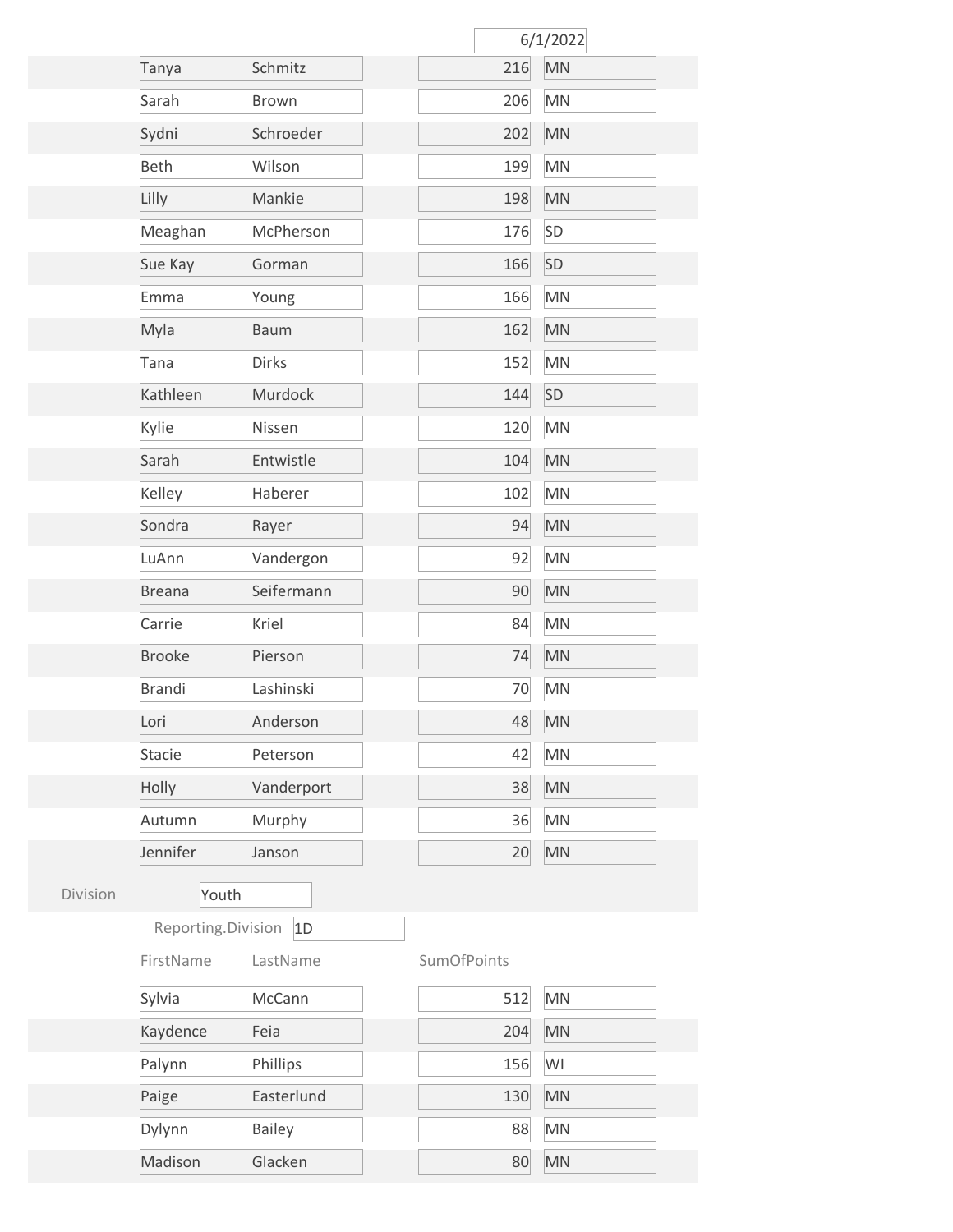|                       |               |                    | 6/1/2022  |  |
|-----------------------|---------------|--------------------|-----------|--|
| Audrianna             | Schneider     | 60                 | <b>MN</b> |  |
| Riley                 | Ebert         | 56                 | <b>MN</b> |  |
| Makayla               | Cross         | 49                 | <b>SD</b> |  |
| Akeelah               | Welsh         | 38                 | <b>MN</b> |  |
| Reporting.Division 2D |               |                    |           |  |
| FirstName             | LastName      | <b>SumOfPoints</b> |           |  |
| Lily                  | Roemmich      | 344                | <b>MN</b> |  |
| Kaydence              | Feia          | 322                | MN        |  |
| Dylynn                | <b>Bailey</b> | 308                | <b>MN</b> |  |
| Maddy                 | Ritter        | 280                | <b>MN</b> |  |
| Rein                  | Wheeler       | 262                | WI        |  |
| Chloe                 | Faus          | 198                | <b>MN</b> |  |
| Madison               | Glacken       | 186                | <b>MN</b> |  |
| Paige                 | Easterlund    | 118                | <b>MN</b> |  |
| Palynn                | Phillips      | 112                | WI        |  |
| Naomi                 | Neuman        | 100                | WI        |  |
| Laramie               | Nutter        | 92                 | SD        |  |
| Kenzie                | Feia          | 78                 | <b>MN</b> |  |
| Riley                 | Ebert         | 64                 | <b>MN</b> |  |
| Akeelah               | Welsh         | 40                 | <b>MN</b> |  |
| Kaylie                | Thomas        | 24                 | <b>MN</b> |  |
| Shelby                | Twardowski    | 19                 | <b>MN</b> |  |
| Paige                 | Determan      | 18                 | <b>MN</b> |  |
| Reporting.Division    | 3D            |                    |           |  |
| FirstName             | LastName      | <b>SumOfPoints</b> |           |  |
| Elianah               | Danger        | 548                | <b>MN</b> |  |
| Miranda               | Latour        | 504                | <b>MN</b> |  |
| Adyn                  | Shepersky     | 469                | <b>MN</b> |  |
| Kenzie                | Feia          | 380                | <b>MN</b> |  |
| Ava                   | Novak         | 376                | <b>MN</b> |  |
| Indiera               | Connors       | 364                | WI        |  |
| Paige                 | Easterlund    | 352                | <b>MN</b> |  |
| Naomi                 | Neuman        | 300                | WI        |  |
| Paige                 | Determan      | 267                | <b>MN</b> |  |
|                       |               |                    |           |  |